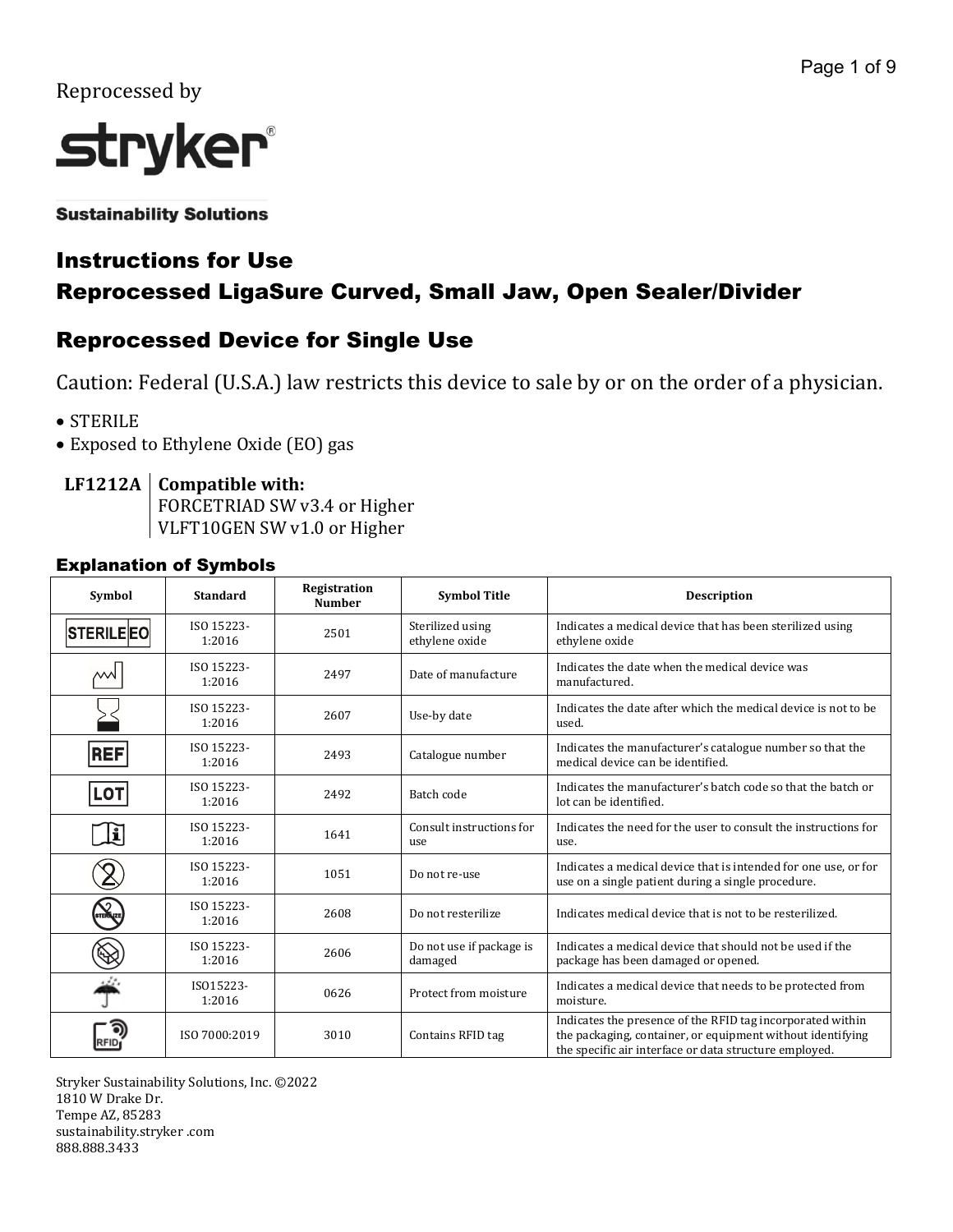## Reprocessed LigaSure Small Jaw, Open Sealer/Divider Page 2 of 9

#### **Reprocessed LigaSure Small Jaw, Open Sealer/Divider Description**

The LF1212A is designed for use with Covidien electrosurgical generators that include vessel sealing capability. Please refer to the cover page for details on compatible generator models and software versions. If the software version on your generator is lower than required, contact Covidien about software updates.

These instructions assume that the operator is knowledgeable about correct set-up and operation of the associated Covidien generator. Refer to the generator user's guide for set up information and for additional warnings and cautions.

The instrument creates a seal by application of radiofrequency (RF) electrosurgical energy to vascular structures (vessels and lymph) or tissue bundles interposed between the jaws of the instrument. A cutting blade within the instrument is surgeonactivated to divide tissue.

Maximum rated voltage: 288 V<sub>peak</sub>

 $\overline{\mathcal{X}}$  Not made with natural rubber latex  $\circledR_{\mathbf{Do}}$  not use if package is opened or damaged Type CF applied part

#### **Indications for Use**

The Reprocessed LF1212A LigaSure Sealer/Divider is a bipolar electrosurgical instrument intended for use in open surgical procedures where ligation and division of vessels, tissue bundles, and lymphatics is desired. The LigaSure Sealer/Divider can be used on vessels (arteries and veins) up to and including 7 mm. It is indicated for use in general surgery and in such surgical specialties as urologic, thoracic, plastic, and reconstructive. Procedure may include, but are not limited to, bowel resections, gall bladder procedures, Nissen fundoplication, and adhesiolysis.

The instrument is also indicated for open ENT procedures in adults (thyroidectomy, radical neck dissection, parotidectomy, and tonsillectomy) for ligation and division of vessels, lymphatics and tissue bundles 2-3 mm away from unintended thermally-sensitive structures such as nerves and parathyroid glands.

The LigaSure system has not been shown to be effective for tubal sterilization or tubal coagulation for sterilization procedures. Do not use the LigaSure system for these procedures.

#### **Contraindications for Use**

The LigaSure system has not been shown to be effective for tubal sterilization or tubal coagulation for sterilization procedures. Do not use the LigaSure system for these procedures.

#### **Warnings**

This product cannot be adequately cleaned and/or sterilized by the user in order to facilitate safe reuse and is therefore intended for single use. Attempts to clean or sterilize these devices without appropriate regulatory authorization may result in bio-incompatibility, infection, or product failure risks to the patient.

This instrument is intended for use ONLY with the Covidien equipment listed on the cover of this document. Use of this instrument with other generators may not result in the desired tissue effect, may result in injury to the patient or surgical team, or may cause damage to the instrument.

Do not use the LigaSure system unless properly trained to use it in the specific procedure being undertaken. Use of this equipment without such training may result in serious unintended patient injury.

Use the system with caution in the presence of internal or external pacemakers or other implanted devices. Interference produced by electrosurgical equipment can cause a pacemaker or other device to enter an unsafe mode or permanently damage the device. Consult the device manufacturer or responsible hospital department for further information when use is planned in patients with implanted medical devices.

Contact between an active instrument electrode and any metal object (hemostats, staples, clips, retractors, etc.) may increase current flow and may result in unintended surgical effects, such as an effect at an unintended site or insufficient energy deposition.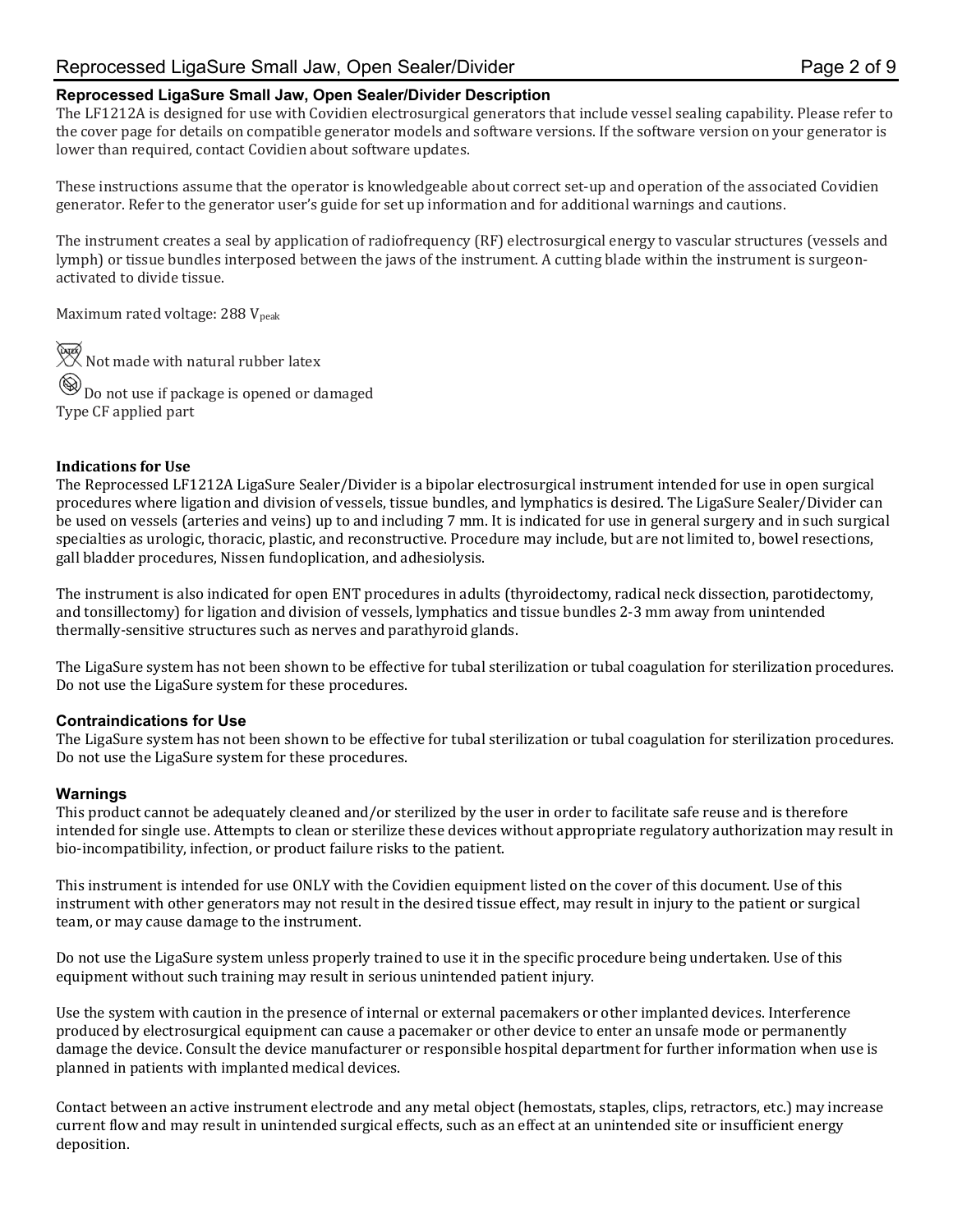The safe and effect use of RF energy depends on many factors solely under the control of the operator. There is no substitute for properly trained and vigilant personnel. It is important that the operating instructions supplied with this or any other medical equipment be read, understood, and followed

### **Precautions**

Use caution during surgical cases in which patients exhibit certain types of vascular pathology (atherosclerosis, aneurysmal vessels, etc.). For best results, apply the seal to unaffected vasculature.



 $(1)$  Jaws (gray)

- ② Ring handles (gray and white)
- ③ Hand-activation button (purple)
- $\overline{4}$ ) Cutting triggers (gray), one on each side (arrow shows direction for cutting)
- ⑤ Cable/cord
- ⑥ Connector (purple and white)

Procedures performed on small anatomic structures may require reduced power settings. The higher the current glow and the longer the current is applied, the greater the possibility of unintended thermal damage to tissue, especially during use on small appendages.

Adjunctive use of nerve-monitoring device is recommended during nerve-sparing procedures such as thyroidectomies, radical neck dissection and parotidectomies.

Secondary hemorrhaging after tonsillectomy is a potentially serious adverse event. According to some reports, electrosurgical devices may be associated with a small increase in the incidence of secondary post-tonsillectomy hemorrhaging.

## **Set-up Warning**

**Electric Shock Hazard** – Do not connect wet accessories to the LigaSure system.

Position instrument cords to avoid contact with the patient or other cords. Do not wrap cords around metal objects. This may induce currents that could lead to shocks, fires, or injury to the patient or surgical team.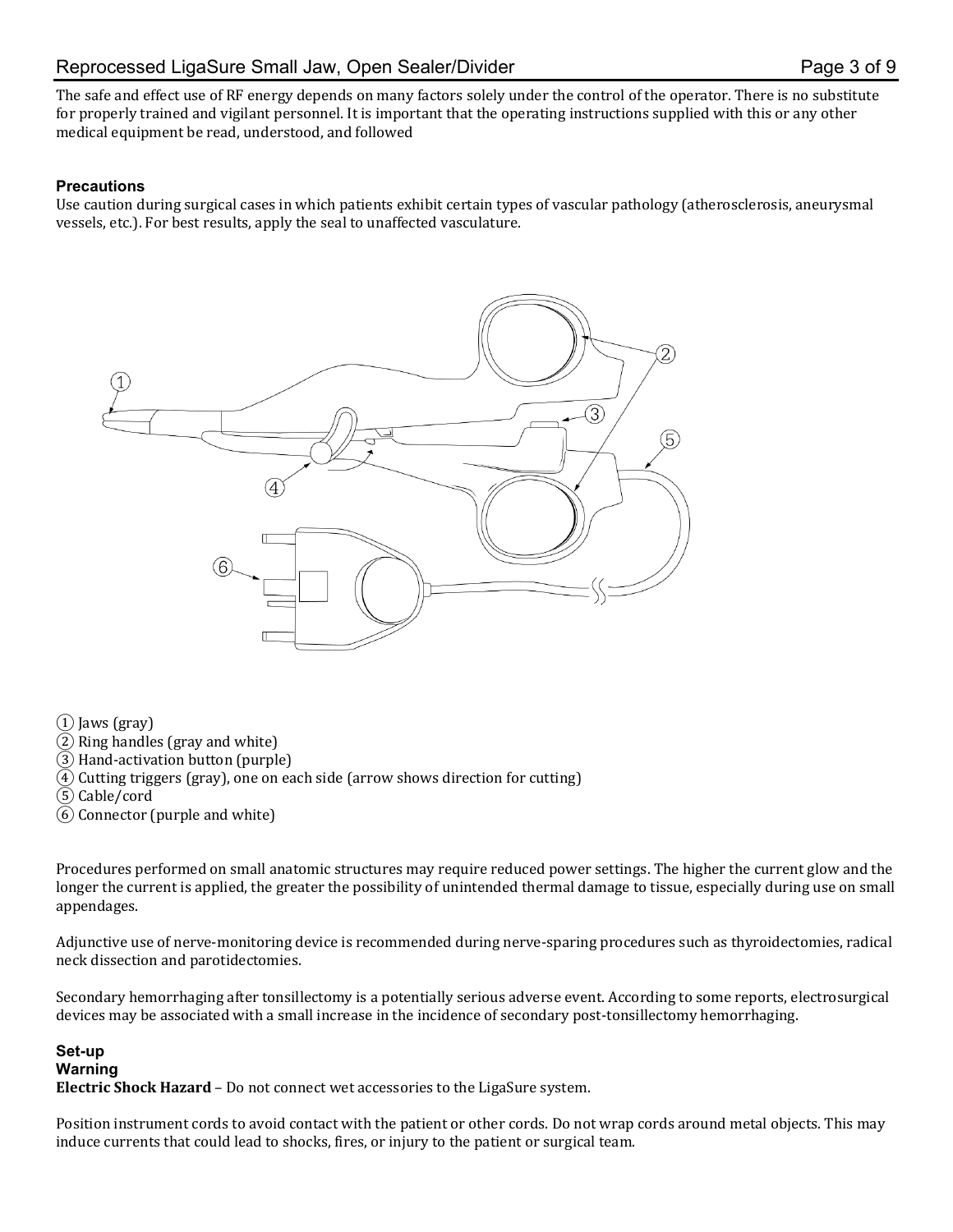## Reprocessed LigaSure Small Jaw, Open Sealer/Divider **Page 4 of 9** Page 4 of 9

Examine all LigaSure system and instrument connections before using. Improper connections may result in arcing, sparks, accessory malfunction, or unintended surgical effects.

Inspect the instrument and cords for breaks, cracks, nicks, or other damage before use. Failure to observe this caution may result in injury or electrical shock to the patient or surgical team or cause damage to the instrument. If damaged, do not use.

Confirm proper LigaSure system settings before proceeding with surgery.

Do not use in the presence of flammable anesthetics or oxidizing gases, such as nitrous oxide (N2O) and oxygen, or in close proximity to volatile solvents (such as ether or alcohol) as explosion may occur.

Because of concerns about the carcinogenic and infectious potential of electrosurgical by-products (such as tissue smoke plume and aerosols), protective eye wear, filtration masks, and effective smoke evacuation equipment should be used.

Connect adaptors and accessories to the electrosurgical unit only when the unit is off or in standby mode. Failure to do so may result in injury or electrical shock to the patient or operating personnel.

#### **Precaution**

Inspect packaging for damage. If damaged, do not use.

If the generator provides multiple power settings, use the lowest power needed to achieve the intended effect.

- 1. Remove instrument from tray by firmly pulling on the ring handles (2). Do not pull on the instrument jaws (1) or cord (5).
- 2. Insert the connector (6) of the LF1212A into the receptacle on the generator. Follow the instructions in the generator user's guide to complete the setup procedure.

#### **During Surgery**

The LF1212A instrument can be used during surgery both to manipulate and dissect tissue, and to seal and cut vessels and tissue bundles. Instructs for use of the instrument during a procedure are provided in this section.

#### **Warning**

Avoid placing fingers between the jaws or ring handles. Injury to the use may result.

Use caution when handling the instrument between uses to avoid accidental activation of the LigaSure system. Do not place the instrument on the patient or drapes when not in use.

Keep the cable free from between the jaws and ring handles of the instrument.

**Fire Hazard** – Do not place instruments near or in contact with flammable materials (such as gauze, surgical drapes, or flammable gases). Instruments that are activated or hot from use may cause a fire. When not using instruments, place them in a clean, dry, highly visible area not in contact with the patient. Inadvertent contact with the patient may result in burns.

#### **Precaution**

Do not use the LF1212A as bipolar scissors. Continual activation to separate tissue promotes eschar buildup on seal surfaces that can reduce the effectiveness of the seal, and may create a condition that compromises the jaw's insulating coating.

#### **Tissue Manipulation and Dissection**

The instrument can be used to manipulate and dissect tissue with the jaws either open or closed.

#### **Sealing Vessels and Tissue Bundles**

**Warning**

Prior to sealing or manipulating tissue, ensure that the cutting blade is not exposed.

Do not use this instrument on vessels larger than 7 mm in diameter.

Do not place the vessel and/or tissue in the jaw hinge. Placed the vessel and/or tissue in the center of the jaws.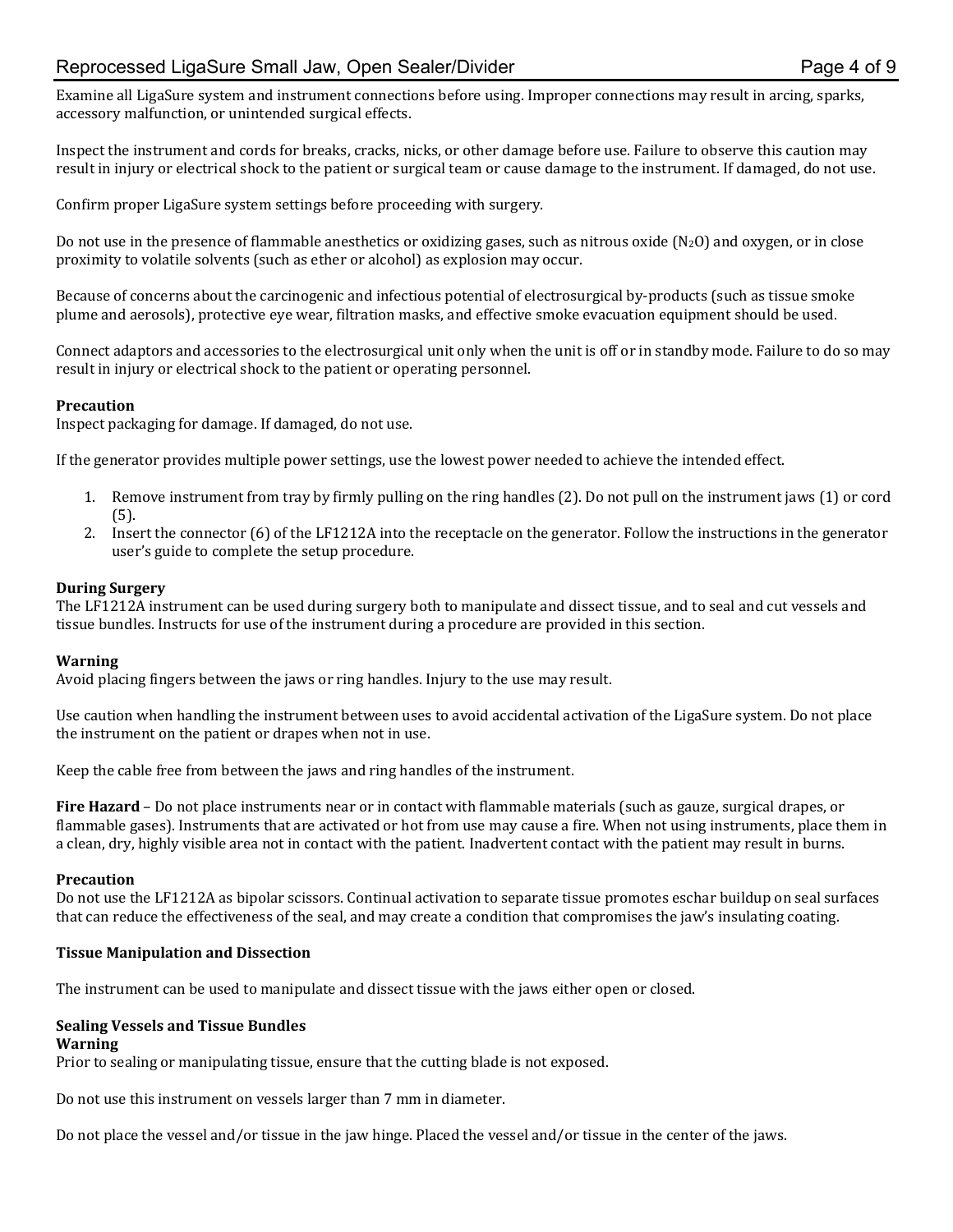## Reprocessed LigaSure Small Jaw, Open Sealer/Divider **Page 1 and Sealer Page 5 of 9** and Page 5 of 9

Do not divide tissue before the seal cycle is complete as this may result in improper sealing.

Do not pull the cutting trigger while the jaws are open as injury to the patient or surgical team may occur.

Conductive fluids (e.g., blood or saline) in direct contact with or in close proximity to the instrument may carry electrical current or heat, which may cause unintended burns to the patient. Aspirate fluid from around the instrument jaws before activating the instrument.

Keep the external surface of the instrument jaws away from adjacent tissue while activating the LigaSure system or unintended injury may result.

During a seal cycle, energy is applied to the tissue between the instrument jaws. This energy may cause water to be converted into steam. The thermal energy of steam may cause unintended injury to tissues in close proximity to the jaws. Care should be taken in surgical procedures occurring in confined spaces in anticipation of this possibility.

Use caution when grasping, manipulating, sealing, and dividing large tissue bundles.

Do not attempt to seal or cut over clips or staples as incomplete seals/damage to the cutting blade will occur. Contact between an active electrode and any metal objects may result in alternate site burns or incomplete seals.

The surfaces of the jaws may remain hot enough to cause burns after the RF current is deactivated.

Inadvertent activation or movement of the activated instrument outside of the field of vision may result in injury to the patient or surgical team.

Do not activate the LigaSure system in an open-circuit condition. Activate the system only when the instrument is in direct contact with the target tissue to lessen the possibility of unintended burns.

Do not activate the instrument while instrument jaws are in contact with, or in close proximity to, other instruments including metal cannulas, as localized burns to the patient or physician may occur.

Eliminate tension on the tissue when sealing and cutting to ensure proper function and reduce bleeding.

#### **Precaution**

When intending only to grasp or manipulate tissue, ensure pressure to the ring handles does not cause the second click that activates energy delivery.

Keep the instrument jaws clean. Build-up of eschar may reduce the seal and/or cutting effectiveness. Wipe jaw surfaces and edges with a wet gauze pad as needed.

Do not overfill the jaws of the instrument with tissue, as this may reduce device performance.

#### **Hand Activation**

#### **Notice**

Closing the ring handles to the second click activates or reactivates energy delivery if hand-activation is being used.

- 1. Ensure hand-activation is enabled on the appropriate port. Refer to the generator user's guide if needed.
- 2. Grasp the intended vessel and/or tissue in the center of the jaws.
- 3. Close the ring handles until you hear or feel two clicks. At the second click, energy is delivered.

A continuous tone sounds to indicate the activation of RF energy. When the activation cycle is complete, a two-pulsed Seal-Cycle-Complete tone sounds and RF output ceases.

#### **Notice**

The surgeon may inspect the seal before cutting the vessel or tissue. After inspecting the seal, the surgeon should create a second seal adjacent to the first seal before cutting, as described below.

**A tone with multiple pulses indicates that the seal cycle was not completed. Refer to the Troubleshooting section on page 6 for possible causes and corrective actions. Do not cut tissue until you have verified that there is an adequate seal.**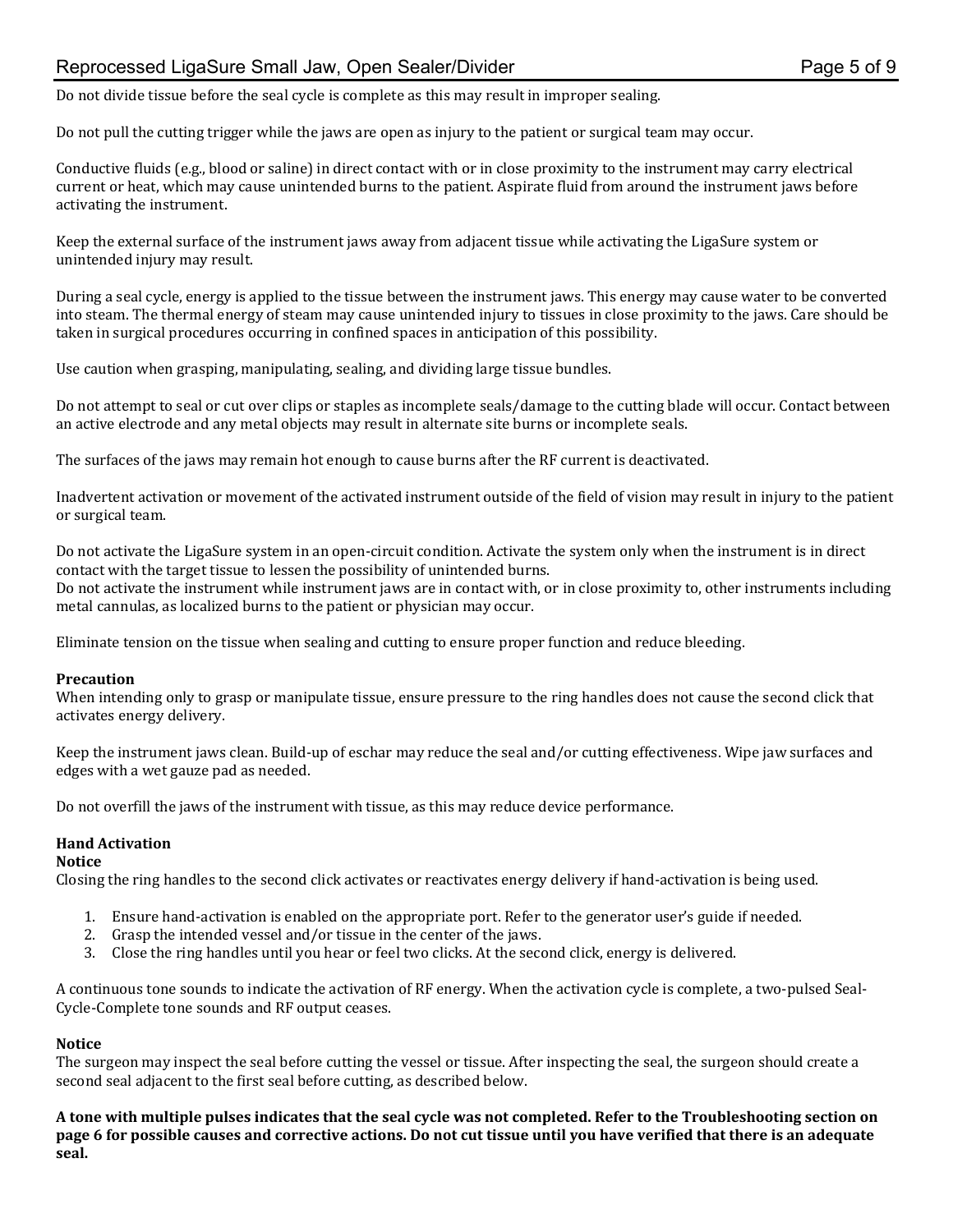4. To seal adjacent tissue, overlap the edge of the existing seal. The second seal should be distal to the first seal to increase seal margin.

#### **Footswitch Activation**

A footswitch can be used instead of the hand-activation button (3). Ensure that the footswitch is connected to the footswitch receptacle that corresponds to the LF1212A instrument receptacle in use.

#### **Warning**

Activating energy delivery with a footswitch when the hand-activation button is not in the second-click position may result in improper sealing and increase thermal spread to tissue outside the surgical site. The second click of the hand-activation button indicates proper pressure is being applied to the tissue.

- 1. Connect the footswitch to the generator as described in the generator user's guide.
- 2. Ensure hand-activation is disabled on the appropriate port. Refer to the generator user's guide if needed.
- 3. Grasp the intended vessel and/or tissue in the center of the jaws.
- 4. Press and hold ring handles to the second click to ensure appropriate pressure on the grasped tissue.
- 5. Press and hold the footswitch pedal to activate energy.

A continuous tone sounds to indicate the activation of RF energy. When the activation cycle is complete, a two-pulsed Seal-Cycle-Complete tone sounds and RF output ceases.

#### **Notice**

The surgeon may inspect the seal before cutting the vessel or tissue. After inspecting the seal, the surgeon should create a second seal adjacent to the first seal before cutting, as described below.

**A tone with multiple pulses indicates that the seal cycle was not completed. Refer to the Troubleshooting section on page 6 for possible causes and corrective actions. Do not cut tissue until you have verified that there is an adequate seal.**

6. To seal adjacent tissue, overlap the edge of the existing seal. The second seal should be distal to the first seal to increase seal margin.

#### **Cutting Tissue**

#### **Warning**

Energy-based devices, such as ES pencils or ultrasonic scalpels that are associated with thermal spread, should not be used to transect seals.

#### **Notice**

Failure to maintain steady pressure on the ring handles while cutting could result in inadvertent reactivation of energy.

- 1. To divide tissue, maintain steady pressure on the ring handles and pull the cutting trigger (4) until a hard stop is reached. Then release the cutting trigger to allow the cutting blade to retract.
- 2. Open the jaws to release tissue.

### **Cleaning the Instrument During Use**

#### **Warning**

Inspect the instrument jaws prior to cleaning to ensure the cutting blade is not deployed.

Do not activate the instrument or cutting trigger while cleaning the jaws. Injury to operating room personnel may result.

Wipe jaw surfaces and edges with a wet gauze pad as needed.

### **Notice**

Do not attempt to clean the instrument jaws by activating the instrument on wet gauze. Product damage may occur.

Remove any embedded tissue from blade track and jaw hinge area.

Do not clean the instrument jaws with a scratch pad or other abrasives.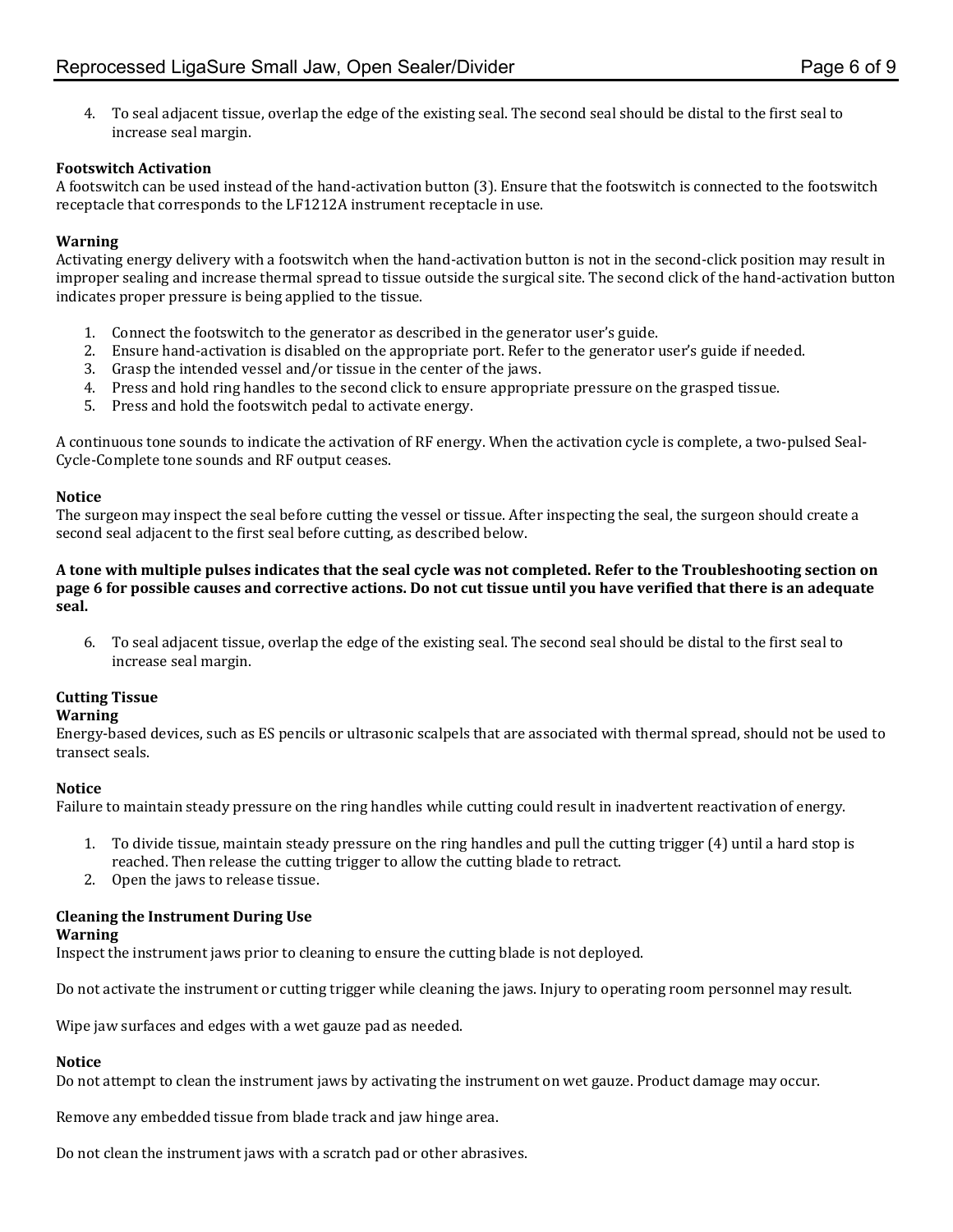#### **Troubleshooting**

The following is a list of troubleshooting suggestions for situations encountered when using the instrument with compatible Covidien vessel sealing generators. For details on specific situations, refer to the corresponding generator user's guide or the generator quick reference guide.

#### **Alert Situations**

When an alert condition occurs, energy delivery stops. After the alert condition has been corrected, energy delivery will be immediately available.

| Alert                    | <b>Troubleshooting Information</b>                                                                   |  |  |
|--------------------------|------------------------------------------------------------------------------------------------------|--|--|
| <b>Check</b>             | A Check Instrument/Seal Cycle Incomplete alert condition produces a sequence of pulsed tones         |  |  |
| <b>Instrument/Seal</b>   | and an alert will be displayed on the generator. The user should inspect the seal site and           |  |  |
| <b>Cycle Incomplete</b>  | instrument before proceeding. If the Check Instrument/Seal Cycle Incomplete alert appears:           |  |  |
| <b>Alert</b>             | Release the footswitch pedal or activation button, if still engaged.<br>1.                           |  |  |
|                          | 2.<br>Open the instrument jaws and inspect for a successful seal.                                    |  |  |
|                          | Follow the suggested corrective actions on the generator screen, the generator quick<br>3.           |  |  |
|                          | reference card, or in the generator user's guide.                                                    |  |  |
|                          | If possible, reposition the instrument and regrasp tissue in another location, then reactivate<br>4. |  |  |
|                          | the seal cycle.                                                                                      |  |  |
| <b>Reasons for Check</b> | Regrasp thicker tissue - The user is grasping thin tissue or not enough tissue; open the jaws and    |  |  |
| <b>Instrument/Seal</b>   | confirm that a sufficient amount of tissue is inside the jaws. If necessary, increase the amount of  |  |  |
| <b>Cycle Incomplete</b>  | tissue and reactivate the seal cycle.                                                                |  |  |
| <b>Alert</b>             | Check for clips/Regrasp tissue - Avoid grasping objects, such as staples, clips, or encapsulated     |  |  |
|                          | sutures in the jaws of the instrument.                                                               |  |  |
|                          | Remove excess fluids - Minimize or remove excess fluids from around the instrument jaws.             |  |  |
| Reactivate/Seal          | A Reactivate/Seal Cycle Incomplete alert condition produces a sequence of pulsed tones and an        |  |  |
| <b>Cycle Incomplete</b>  | alert will be displayed on the generator.                                                            |  |  |
| <b>Alert</b>             | If the Reactivate/Seal Cycle Incomplete alert appears, the user should:                              |  |  |
|                          | Release the footswitch pedal or activation button, if still engaged.<br>1.                           |  |  |
|                          | Reactivate the seal cycle without repositioning the instrument.<br>2.                                |  |  |
|                          | 3.<br>Follow the suggested corrective actions on the Seal Cycle Incomplete generator screen,         |  |  |
|                          | the generator quick reference card, or in the generator user's guide,                                |  |  |
| <b>Reason for</b>        | Seal cycle/endpoint interrupted before seal cycle was complete - The footswitch or activation        |  |  |
| Reactivate/Seal          | button was released before the seal cycle was complete.                                              |  |  |
| <b>Cycle Incomplete</b>  | Maximum seal cycle time has been reached - The system needs more time and energy to                  |  |  |
| <b>Alert</b>             | complete the seal cycle.                                                                             |  |  |
|                          | Inspect seal and reactivate instrument - Follow the suggested corrective actions on the              |  |  |
|                          | generator screen, the generator quick reference guide, or in the generator user's guide.             |  |  |

#### **After Surgery**

Discard the instrument after use according to the facility's policy for biohazards and sharps. **Do not resterilize.**

#### **Pre-Clinical Studies**

#### **Notice**

There is no animal data qualified to predict the effectiveness of this device in sealing vessels containing atherosclerotic plaque.

Product performance of the device was established in a chronic in-vivo porcine model. The results showed that no animals studied experienced any hemostatic complications related to the device during the 21-day survival period. A variety of tissue types and vessels was evaluated to demonstrate effective sealing in arteries and veins up to and including 7 mm. The United States clearance of this device was not based on human clinical testing.

| In Vivo Vessel Performance (Chronic) |                           |                          |  |  |  |
|--------------------------------------|---------------------------|--------------------------|--|--|--|
| <b>Vessel Type</b>                   | <b>Tissue/Vessel Name</b> | <b>Vessel Size Range</b> |  |  |  |
| <b>A/V Bundle</b>                    | Gastrosplenic             | $6.0$ mm $- 7.0$ mm      |  |  |  |
|                                      | Ovarian Pedicle           | $1.0$ mm $-6.0$ mm       |  |  |  |
|                                      | <b>Short Gastric</b>      | $2.0$ mm $- 7.0$ mm      |  |  |  |
| <b>Isolated Vessel</b>               | Renal                     | $3.0$ mm $- 7.0$ mm      |  |  |  |
| (Artery, Vein)                       | Splenic                   | $5.0$ mm $- 7.0$ mm      |  |  |  |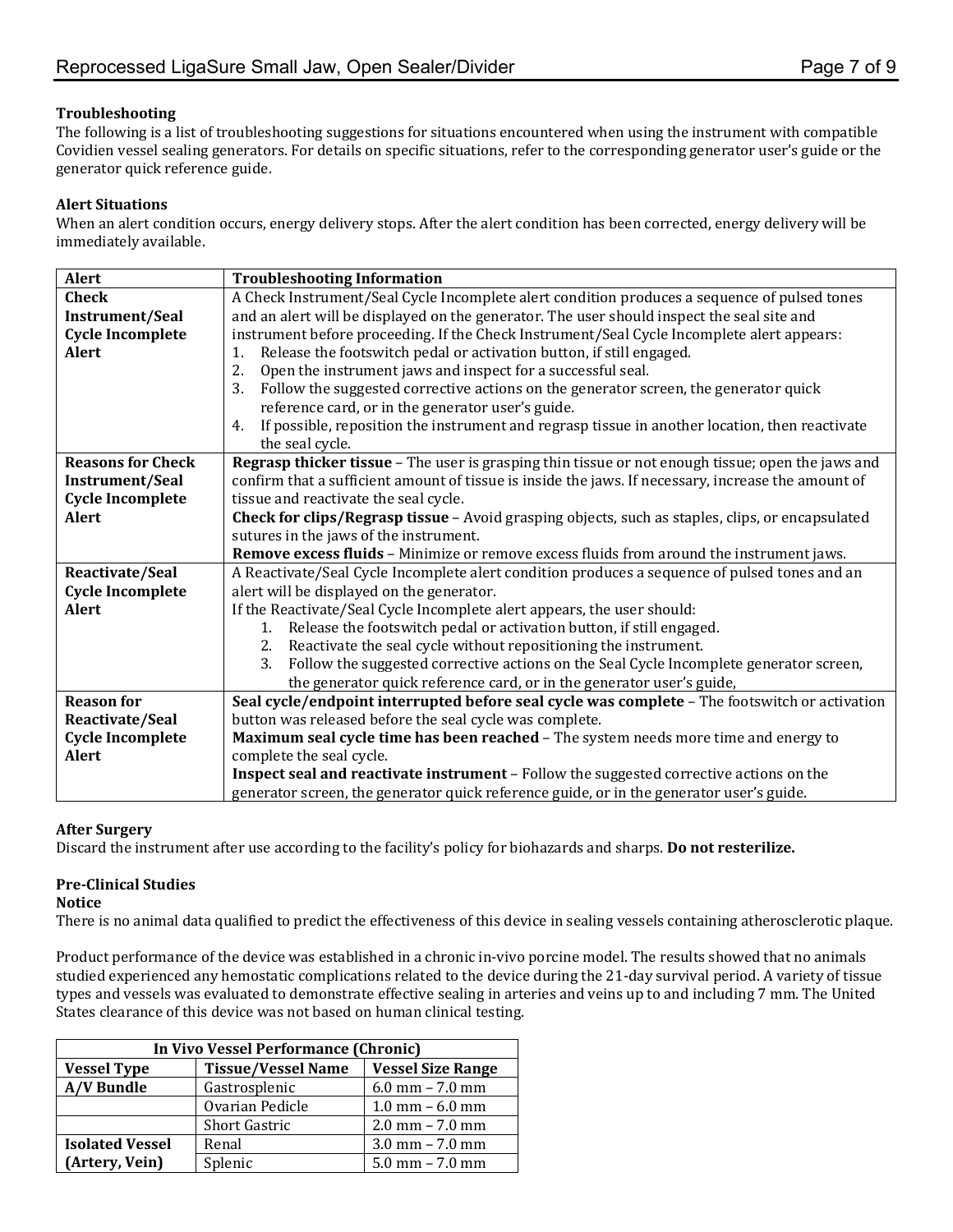#### **Standards and IEC Classifications**

The Reprocessed LigaSure Curved, Small Jaw, Open Sealer/Divider meets all pertinent clauses of IEC 60601-1 Edition 3+A1;C1, IEC 60601-1-2, and IEC 60601-2-2 Edition 6.0.

If the Reprocessed LigaSure Curved, Small Jaw, Open Sealer/Divider experience loss or degradation of the essential performance described in these instructions as a result of EMC disturbances, there would be no effect to intended use.

The medical device is suitable to be used in the Professional Healthcare Facility Environment.

#### **Warranty**

#### **Reprocessed Products**

Stryker warrants all reprocessed products, subject to the exceptions provided herein, to be free from defects in reprocessing and to substantially conform to the product specifications contained in the documentation provided by Stryker with the products for one use in accordance with the instructions for use of such product.

#### **Products for which Stryker is the Original Manufacturer**

Stryker warrants all products for which it is the original manufacturer, subject to the exceptions provided herein, to be free from defects in design, materials and workmanship and to substantially conform to the product specifications contained in the documentation provided by Stryker with the products for a period of one year from the date of purchase.

#### **General Warranty Terms Applicable to All Products**

**TO THE FULLEST EXTENT PERMITTED BY LAW, THE EXPRESS WARRANTY SET FORTH HEREIN IS THE ONLY WARRANTY APPLICABLE TO THE PRODUCTS AND IS EXPRESSLY IN LIEU OF ANY OTHER WARRANTY BY STRYKER, EXPRESSED OR IMPLIED, INCLUDING, BUT NOT LIMITED TO, ANY IMPLIED WARRANTY OR MERCHANTABILITY OR FITNESS FOR A PARTICULAR PURPOSE. IN NO EVENT WILL STRYKER'S LIABILITY ARISING IN CONNECTION WITH THE SALE OF THE PRODUCT (WHETHER UNDER THE THEORIES OF BREACH OF CONTRACT, TORT, MISREPRESENTATION, FRAUD, WARRANTY, NEGLIGENCE, STRICT LIABILITY OR ANY OTHER THEORY OF LAW) EXCEED THE PURCHASE PRICE, CURRENT MARKET VALUE OR RESIDUAL VALUE OF THE PRODUCTS, WHICHEVER IS LESS. STRYKER SHALL NOT BE LIABLE FOR INDIRECT, SPECIAL, INCIDENTAL, PUNITIVE OR CONSEQUENTIAL DAMAGES RESULTING FROM ANY BREACH OF WARRANTY OR UNDER ANY OTHER LEGAL THEORY.**

This warranty shall apply only to the original end-user purchaser of products directly from Stryker or a Stryker authorized distributor. This warranty may not be transferred or assigned without the express written consent of Stryker.

This warranty does not apply to: (1) products that have been misused, neglected, modified, altered, adjusted, tampered with, improperly installed or refurbished; (2) products that have been repaired by any person other than Stryker personnel without the prior written consent of Stryker; (3) products that have been subjected to unusual stress or have not been maintained in accordance with the instructions in the user manual or as demonstrated by a Stryker representative; (4)

products on which any original serial numbers or other identification marks have been removed or destroyed; or (5) products that have been repaired with any unauthorized or non-Stryker components.

If a valid warranty claim is received within thirty (30) days of the expiration of the applicable warranty period, Stryker will, in its sole discretion: (1) replace the product at no charge with a product that is at least functionally equivalent to the original product or (2) refund the purchase price of the product. If a refund is provided by Stryker, the product for which the refund is provided must be returned to Stryker and will become Stryker's property. In any event, Stryker's liability for breach of warranty shall be limited to the replacement value of the defective or non-conforming part or component.

If Stryker determines in its reasonable discretion that the claimed defect or non-conformance in the product is excluded from warranty coverage as described hereunder, it will notify the customer of such determination and will provide an estimate of the cost of repair of the product. In such an event, any repair would be performed at Stryker's standard rates.